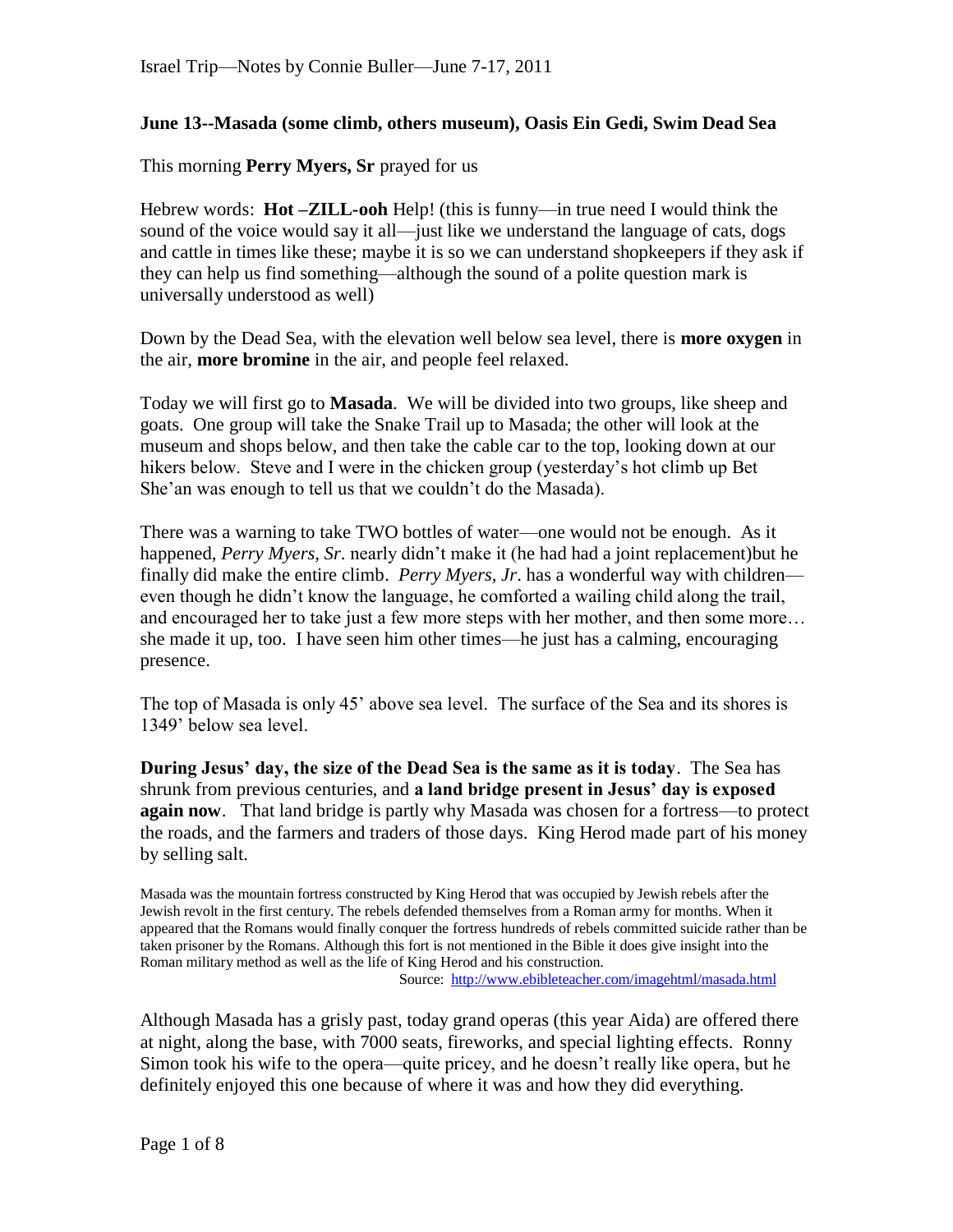So there were 11 of us who stayed sheepishly behind to see the museum and a video below while the 20 others (including Ronny) climbed the Masada on a trail like wild goats. Ronny told Kathy Larsen to head for the sky lift at a certain time so that we would be able to see the hikers, and hopefully meet the hikers at the top without either group waiting too much.

It was fun seeing our hikers as we went on the sky lift. It was really hot—there were also some women in long black dresses hiking the trail (Ultra-Orthodox women, I think). As we waited on top, we saw a Dead Sea starling—black, but with an orange band on its wings. Later we saw some Dead Sea ravens—much bigger than ordinary ravens. Perry Owen, Sr. just about didn"t make it up, but he did, and we all cheered for him. It was a very hard climb. Ronny said this was probably going to be his last. The path is 17% elevation. *Niki Wulf,* who climbed it and also walked down, said she had done the Grand Canyon—but Masada was a harder hike.

## **Best Season:**  Winter, Spring, Fall (you will note they omitted Summer!—when our group climbed!!!)

**Users:** Hikers

**Hike Summary:**  This is, of course, the easy way up. Most tourists to Masada use the aerial tram for the The east entrance to Masada has an aerial tram running to the top of the mountain fortress. roundtrip, many for the trip up only, returning down the Snake Path, and relatively few use the Snake Path for both up and down. Any fit hiker should have no problem making it up and back on the Snake Path. A note of warning: the Snake Path is a narrow, steep, climb up a shear mountain face, and is entirely exposed to the sun. Be prepared by wearing a hat and bringing sufficient water. Finally, start early before the heat of the day – and it gets very hot here during most of the year.

> From the east visitor center, cross the access road, and follow the signs across the wadi and past the ancient Roman fort. The trail begins to ascend as soon as you are across the wadi, although the first leg of approximately 0.5 mi is not steep. The grade increases after that and begins switching back before you are above the loose rock at the base of Masada. Once above the loose rock, much of the trail becomes steps cut into the shear face of the rock wall that made Masada such a formidable fortress. The top of Masada is 1200' above the trailhead.

At the top of the mountain, one can spend several hours touring the ancient ruins. Don't miss Herod's Palace and baths at the north end of the mountain, the Roman siege ramp on the west side of the mountain, and the cisterns throughout.

Source: <http://www.yourhikes.com/HikePages/HikePage.aspx?HikeID=1141>

In 70 AD, about the time the Temple was destroyed by the Romans, Jewish rebels fled to Masada. The Romans put up a siege, and conquered. Josephus told the story, based on 2 women and a few children who hidden in cisterns and survived the slaughter. When the Roman conquest seemed imminent, the leader said to the people: Do you want your wives and children raped, and sent into slavery? Then let the Romans find no living people when they come, as come they will. The men drew lots, writing their names on potsherds, to see who would be the last 10, and then the last man to be alive before the Romans came in.

We saw some of these potsherds with names in the museum. But the most interesting thing to me in the museum was a Roman soldier"s sandal. Look at your hand. Look at how long it is from the heel of your palm to end of fingers—that was the length of the sole. It was narrow, too—put down your little finger—the remaining fingers are the width of the shoe. Look at the width of your thumb—that was the toe of the shoe. Those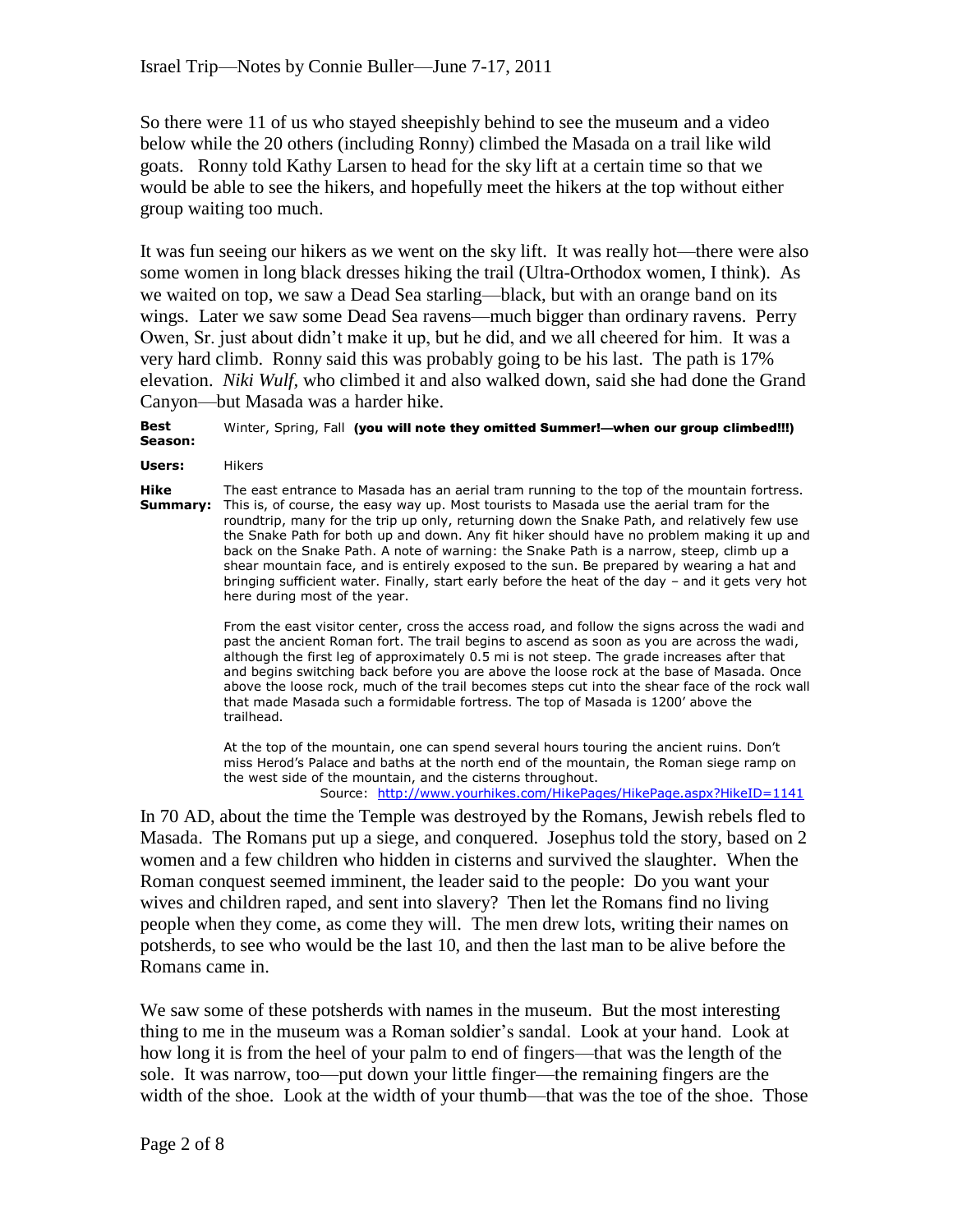Roman soldiers were short and small. In England, by the town of Bath, we saw a Roman suit of armor—it, too, was for a short, small individual.

From on top of Masada, we could see the land bridge: on the other side is Persia. Herod built a great palace here. On the west side (which is a shorter distance up), the Romans built a siege ramp.

Masada is one of 3 big symbols for Israel today. The Western Wall and the Holocaust Museum are the other two. Today, members of some units of the [Israel Defense Forces,](http://en.wikipedia.org/wiki/Israel_Defense_Forces) climb Masada and declare ["Masada Shall Not Fall Again"](http://www.jewishvirtuallibrary.org/jsource/Judaism/masada.html), in Hebrew, at their graduation from basic training.

At the time of Herod and Jesus, **Jewish society was split into 4 major groups**:

- The majority were **Pharisee** (religious, but not nationals). Solomon and Isaiah had invited *all* nations to the Temple.
- **Sadducees** were the  $2<sup>nd</sup>$  group: their positions were given to them by the Romans
- The 3<sup>rd</sup> group were the **Essenes**, who lived by the Dead Sea, and wrote the Dead Sea Scrolls. They were essentially pacifist, but they did join in war. However, when they lost, they hid.
- The  $4<sup>th</sup>$  group were those who wanted a Judaism free of the excesses of the Pharisees and Sadducees—and they were nationalists. Under the Romans, Israel had no standing army, but these were the **Zealots**, and they were rebels.

Herod was disliked in Jerusalem, and needed a shelter in the desert—but he presented his fortress to his Roman leaders as an opportunity to protect the eastern border against Persia for the benefit of Rome. So the fortress was built to "guard" the land bridge, for intelligence. But the fortress later became a base for counter-attack.

In 6 AD, Judea was declared a province, and needed another census. Some Roman governors were ex-slaves, but Judea was a difficult province. Caligula ordered his image put in the Holy of Holies.

At this time Britain was rebelling from Rome under Queen Boadicea. The Germans were rebelling against Rome. In 64 AD a Roman leader "mooned" the Jewish people celebrating the Sabbath. To the Jews, it was now their time for revolt.

With Rome under attack—Britain, Germany—the Zealots thought the time was right for revolt. Rome responded. Rome brought the  $2<sup>nd</sup>$  Legion all the way from Britain, and the 15<sup>th</sup> Legion all the way from Romania. King Agrippa II, in Caesarea Philippi, sent his legion to crush the rebellion.

**Masada is not in layers.** There were **cisterns**—when it rains it really does. Up on top, at the time of Herod"s fortress, there was a **market garden—people carried dirt up there** to make this garden. Herod"s fortress involved a quarry—carving the hard limestone dolomite. All the fortress was surrounded by walls. Why? The instruction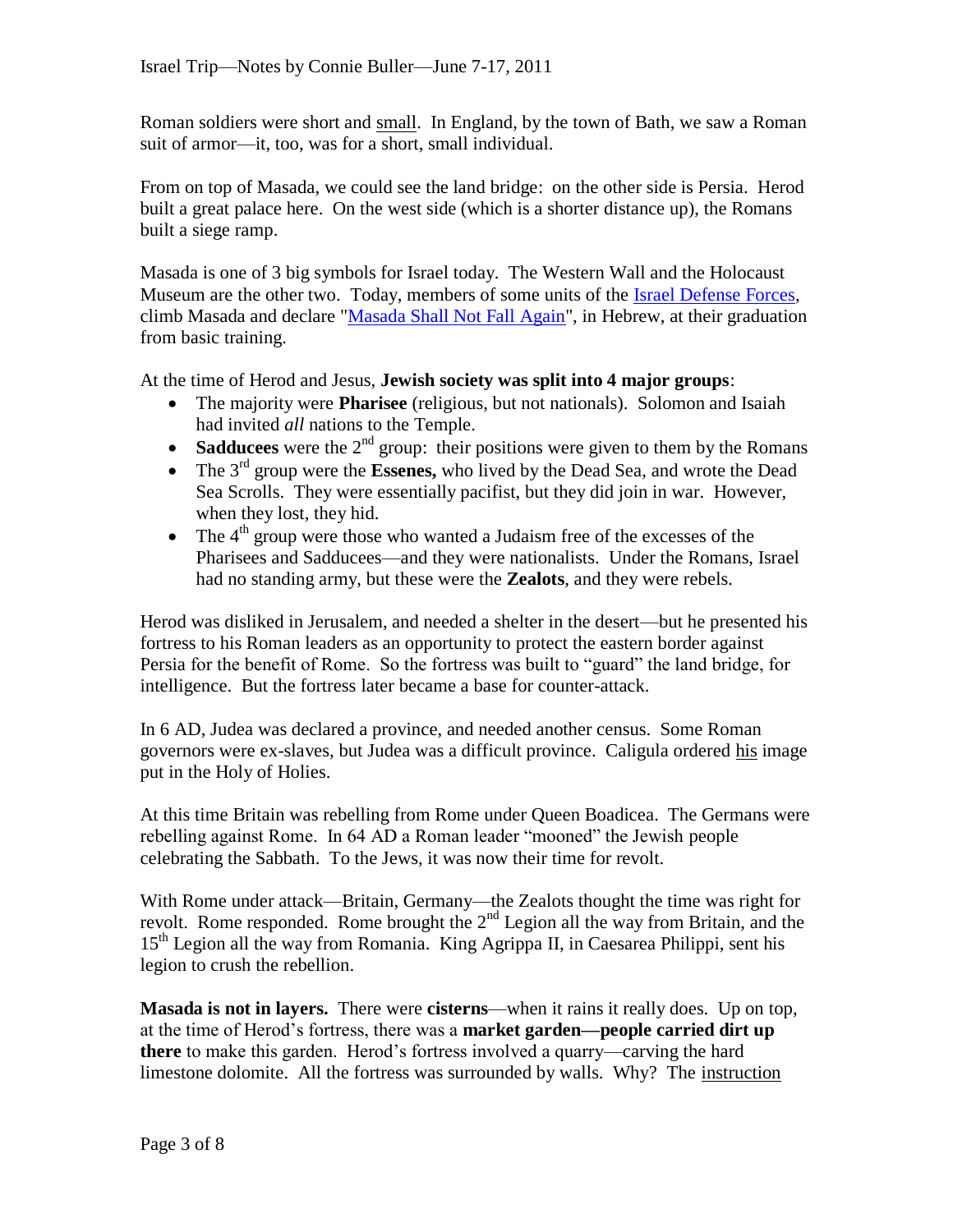book for Romans was followed. Nearly all Roman towns looked alike in public constructions.

Later, the Zealots lived within the walls. Timber helped fortify the walls against battering rams. The rainy season is November-April.

On top of Masada, we went into buildings and saw original plaster and paint on the walls—even given the desert preservation, seeing art, in its original place, from 2000 years ago was amazing! The painters used lots of greens and reds, but no yellows or blues. Plaster insulates, and makes the rooms cool.

As we walked around the top of Masada, we saw an Israeli fighter jet, an F-16. Modern stories and ancient history are together.

Josephus was quite a writer. He was appointed historian for Rome. One story had to do with the generals appointed by Caesar. If the emperor fell ill, the generals wanted to be nearby. Once there were 4 generals, all near a sick emperor. Galva was the general from Germany. The Spanish general killed Galva. Then the Balkan general killed the Spanish one. Then the Judean general, Vespasian, headed for Rome, took over, and conquered Jerusalem utterly, in 69 AD. He did nothing in or to Masada at the time, but he allowed people to enter Jerusalem—but not leave, so that the people in Jerusalem would starve and then riot among themselves. In 70 AD the Temple was destroyed. Masada was still in peace.

As we walked around, we saw places that have been left un-excavated. Although Masada was identified in 1842, it wasn't really excavated until an Israeli expedition from 1963-1965. Knowing that new methods will be developed, archeologists of today always leave at least 20% untouched, waiting for future archeologists.

The first group known to live atop Masada was some Jewish Maccabeans (the 500 years between the Old and New Testament).

Then Herod wanted a resort/fortress and did his great building program (he was the one who wanted to kill the baby Jesus; we know a little better when Jesus was born because we know King Herod died sometime around March/April of 4 BC (historian Josephus wrote that he died after a lunar eclipse, and those dates are findable for scientists today). King Herod the Great built a lot of cities—this Masada was just one among many. He also rebuilt the Temple—the one the Romans later destroyed in 70 AD, and the one where the curtain was torn in the Holy of Holies by the earthquake when Christ died on the cross (Christ was crucified, technically courtesy of the Romans, but truly because of the sins of all humanity, including my own).

The Jewish Zealots came to Masada sometime after King Herod died (he died in 4 BC), and they added a cleansing facility (a mikveh, allowing full immersion), and converted a stable into a synagogue.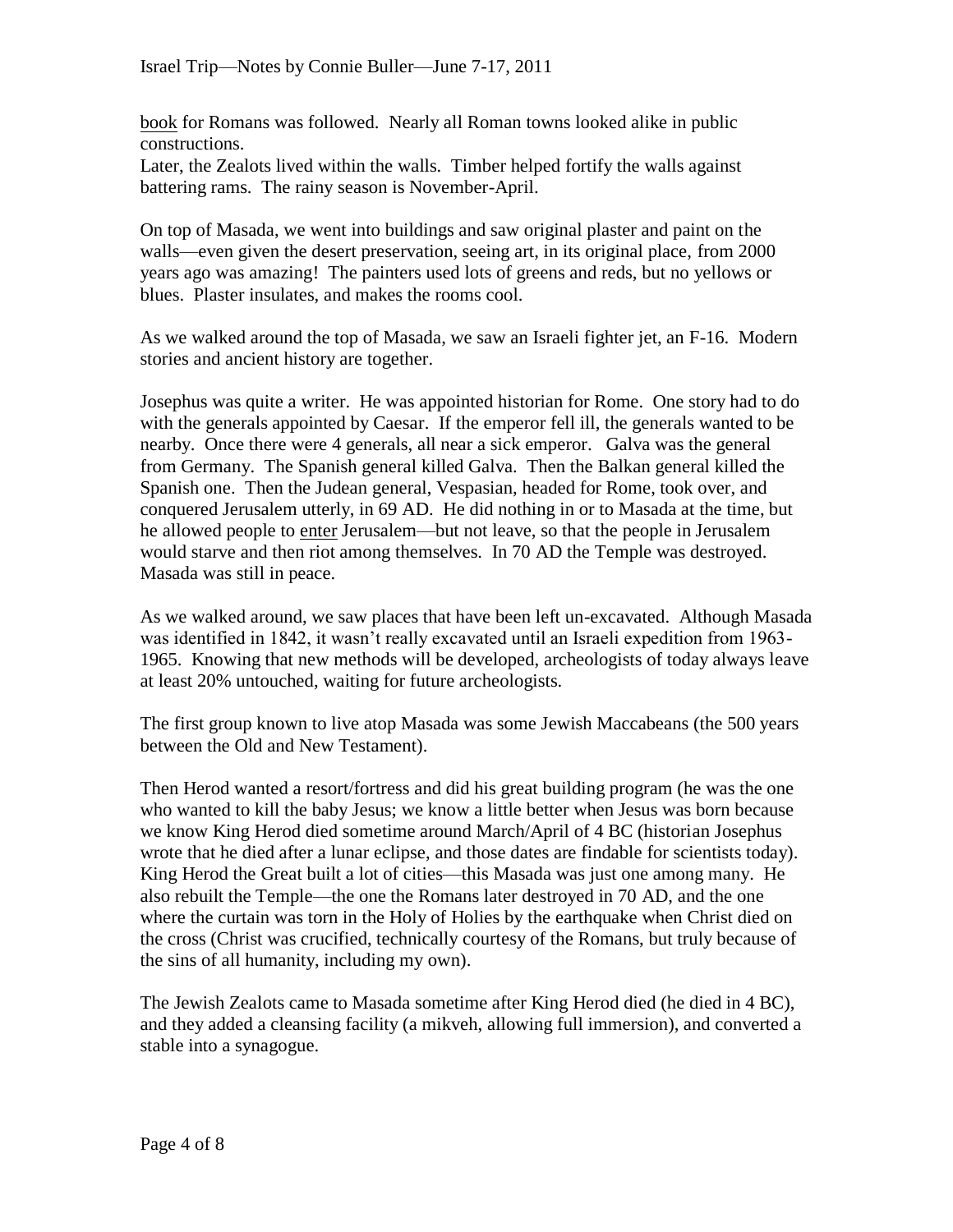As we walked around the palaces and buildings on top of Masada, occasionally we would see a black reconstruction line—everything below the black line was original.

Now why would the Romans have bothered to attack Masada? It really didn"t protect anything—that was just King Herod"s excuse for building a hideaway for himself. The reason probably was that the Romans wanted to prove that they would come and hunt you down if you rebelled against Rome. Jerusalem was gone, but the Zealots, with their home camp up on Masada, had made raids against the Romans and generally stirred up people against the Romans.

The Snake Path, coming from the East, climbs the highest part of Masada. But the western end of Masada isn't so high above the surrounding land, and the Romans built their siege ramp up that side.

Standing on top of Masada, we looked down on some big, diamond-shaped earthen works far below. These were the Roman camps. They used 7000 slaves every day, getting their own water from the Oasis of En Gedi nearby, building the ramp up to Masada. The defenders could see all this during the months of building the ramp, and fortified only that part of the wall where the ramp would come. The Romans used psychological warfare, too—they built 3" high stone walls around their camps—but from above, there is loss of perspective, and those walls looked like they were 7-9" tall.

At the beginning of Passover, in April of 73 AD, the Zealots made a decision. According to Josephus, who listened to the stories of 2 women who survived by hiding in a cistern, Eleazar, the leader of the synagogue, gathered the men. He presented the decision for mass suicide. Not all immediately agreed. Then the Romans set the wooden wall on fire, and the wind helped the Romans. The Zealots fought for one day. Then Eleazar presented his suicide challenge again, and this time the answer was "yes". They killed the women and children first. Although Judaism prohibits suicide, if I give you permission to take my life, then according to rabbinical scholars it somehow doesn"t count as suicide. The plea was to end as free people. Masada is now seen as a symbol of freedom, the very essence of a nation. They chose not to live as slaves and under the domination of Rome. Ronny reminded us of the Dead Sea Scrolls, found not far from here. The prophet Ezekiel, taken to Babylon, saw a vision of a Valley of Dry Bones.

Ronny Simon says that modern Israel IS the fulfillment of the Valley of Dry Bones. Israel"s symbol **of national existence** is **Masada**. Israel"s symbol of **religious existence** is the **Wailing Wall.** Israel"s symbol of **human existence** is the **Holocaust Museum.**

As we stood atop Masada, and considered these things, we noticed the man-made ramp. It doesn"t go to the very top because it was dropped 60 feet by and earthquake in the 1800"s. We saw Dead Sea Ravens (much bigger than ordinary ravens) soaring with flexed wings.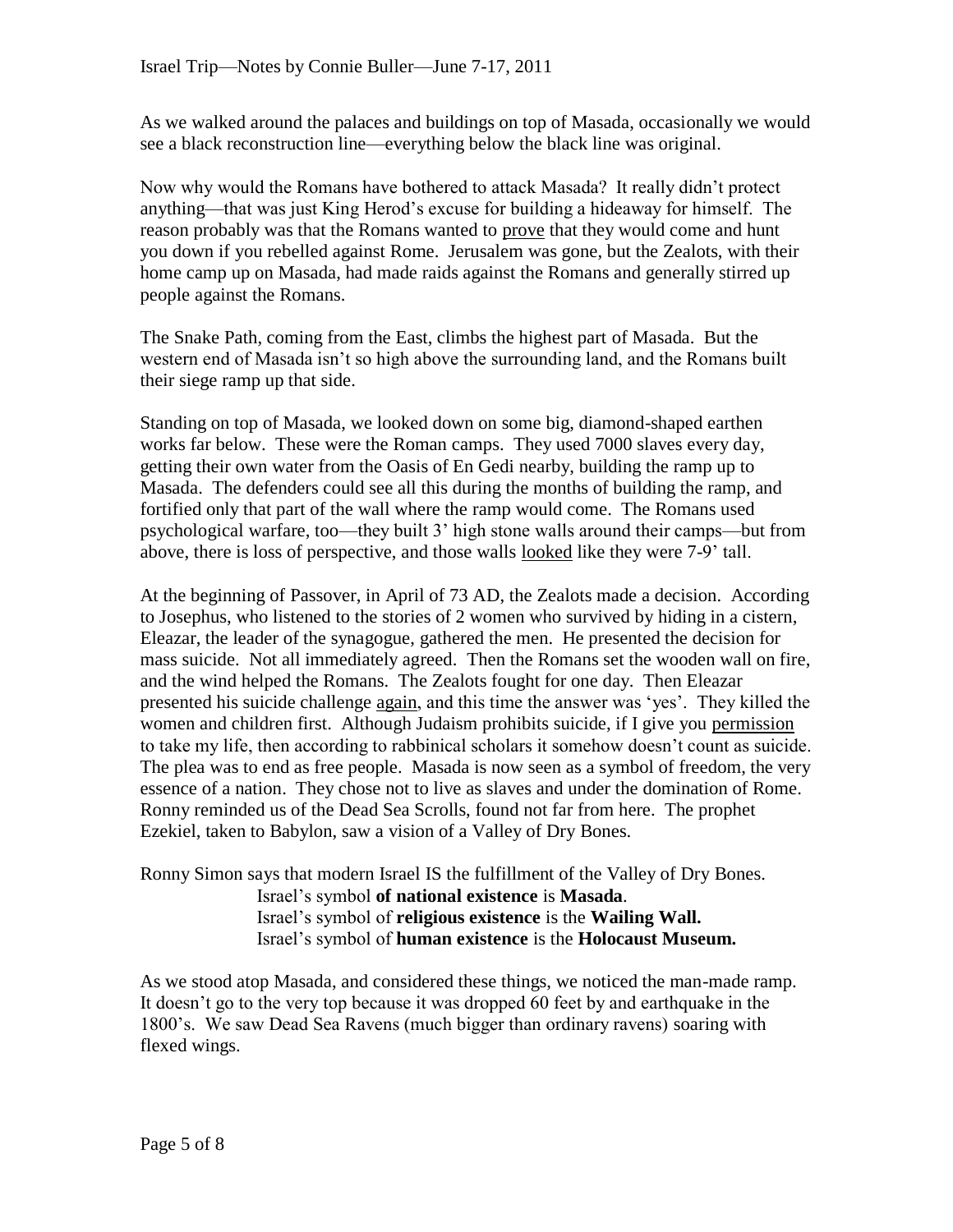Although today is indeed summer, and the guidebooks say that June is not a good time for hiking, Ronny Simon said today is "more pleasant" than any day in June that he remembers. Looking down from the sky-lift, we saw girls, dressed in long black skirts, hiking Masada. Up above, we visited with them: they were Orthodox girls from a Jewish school in Toronto, Canada.

The Dead Sea today has receded back to the margins it had when Jesus lived, showing the land bridge to Persia and everything. The spa at the Ein Gedi Kibbutz, where we are staying, is only 18 years old. In 1993, the Dead Sea was right close to the spa; today we take a shuttle down to the beach, about a mile away. The kibbutz itself was founded in 1953, and originally supposed to be only for agriculture, but today it is a spa and botanical garden, and goes with the tourism.

After we left Masada, we drove to the **Oasis of En Gedi**. Here David and 600 of his men were hiding from King Saul (**I Samuel 23, 24**). We considered **Saul's great opportunity vs. David's great opportunity.** Saul thought that David was trapped, and Saul took his whole army to go after David and his men. David learned of this, and prayed to God. God said yes, Saul will come, and yes, your leaders will betray you. Saul and David were on opposite sides of the mountain at En Gedi. Saul had mobilized his whole army, during wartime, to stop what they were doing and go after David. David was in hiding in the strongholds of En Gedi. Saul took 3000 elites to chase David and his 600 ragtag soldiers. Saul was human, and entered a cave to relieve himself—the same cave in which David was hiding**. Just because God seems to open a door doesn't mean we should go through it.** David's men told David: God gave this chance to you! But David did not kill Saul—although he cut off the hem of Saul"s robe, possibly to show that he *could* have killed King Saul right then. However, David"s conscience began bothering him: he had shown disrespect to Saul. The Bible says, "The beginning of wisdom is the fear of the Lord". David said to Saul, "Look, here is the hem of your robe. Let the Lord judge between us." We shall be known by our fruits. King Saul said to David, "My son! May the Lord reward you." **Saul's view of God** was that God was on Saul"s side, to give Saul stuff. **David's view of God** was that God is to be served.

We climbed in the Oasis of En Gedi, in the area where all this story had happened, and we went to the waterfall that was up in the cliffs.

Then we returned to the Ein Gedi Kibbutz, and we went swimming in the Dead Sea. It was really a lot of fun. It reminded me of the Great Salt Lake in Utah, but there were no Bonneville Salt Flats around it—instead, there was uneven land, and warnings about sinkholes if you went off any paths. Also, the Dead Sea is much saltier: around every rock or piling that stuck up out of the water, there were lots of crystals of salt. But the salt is not simply table salt. There are many minerals in it, and even poisonous ones. We waded out, and then essentially sat down in the water, leaning back—you were floating! Even if I TRIED to stand up (the bottom had dropped away so you wouldn"t be touching bottom) I couldn"t—Chuck Larsen Jr. said you could, but it took a lot of effort and balance to do it. While waiting for the shuttle to go back to the kibbutz, we visited with a very pleasant German couple.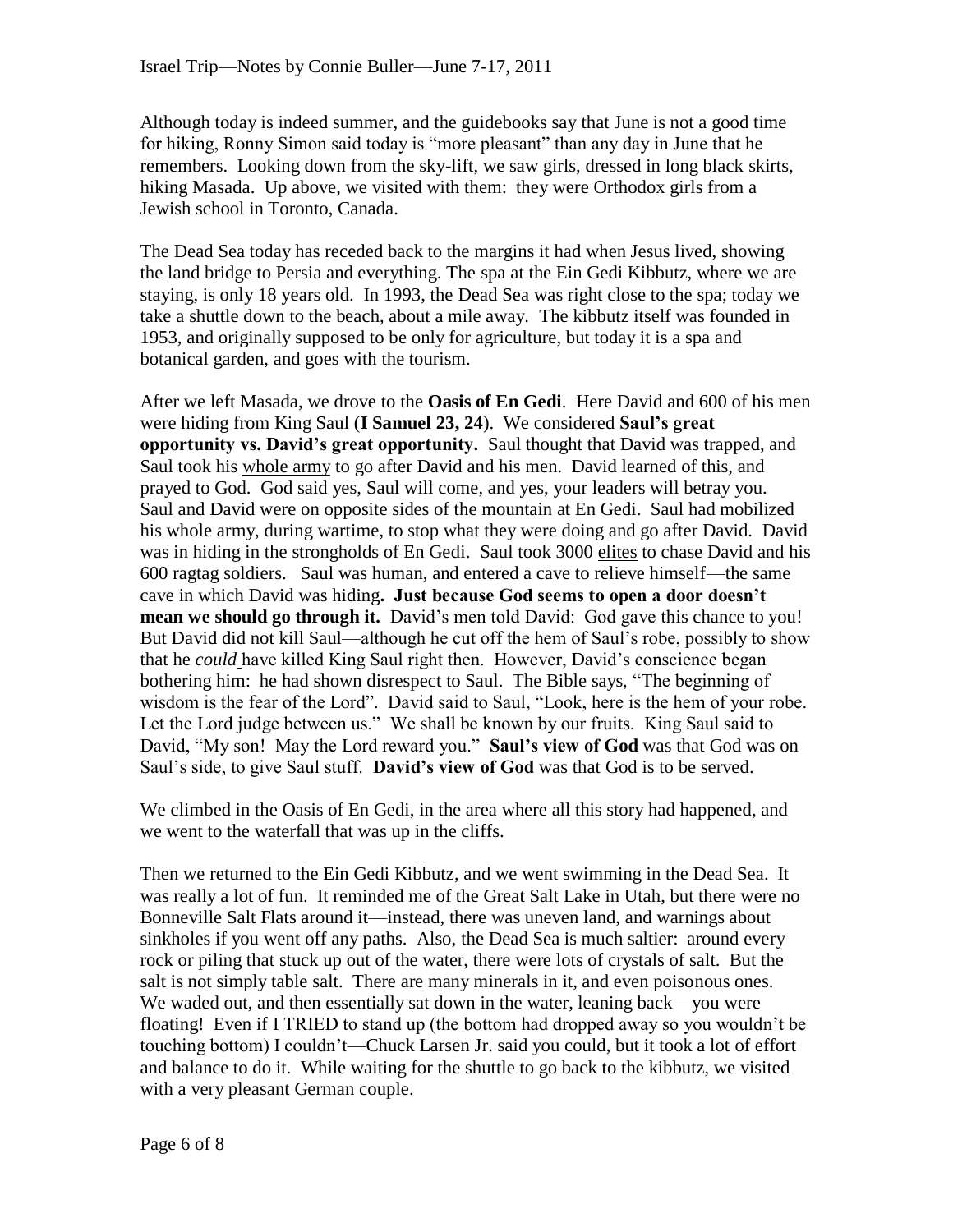**This evening, after supper, Ronny agreed to meet and simply talk** with any who wished. Steve and I wished. I think most of us came—we sat in chairs in a conference room at the kibbutz. It was ok that I took notes—but what he said would be from him, not the tour company, just him. He is recently retired from the Israeli army—he was in intelligence.

- Herod made several fortresses: Masada was the nicest.
- Seeing other fortresses, like Herodian, would involve use of passports.
- 25% of the country is in Palestinian hands. Nobody knows the legal status.
- Hamas is in Gaza; the PLO is in the West Bank.
- If Israel knows somebody is planning to shoot rockets at Israel, "we go in and take care of it".
- For the past 6-7 years Gaza and the West Bank have been fairly peaceful. But Ronny is afraid it won"t be quiet for too much longer.
- "Settlements" are third-generation towns of 30,000 to 40,000 people.
- Netanyahu is generally a conservative hawk, but he is trying to make coalitions.
- After WWII, most of Galilee and Gaza were divided into 6 pieces, with some going to Jews, and some to Arabs.
- No matter what, it is hard.
- Jerusalem is very tough to decide—maybe it needs to be under international law. Who gets Temple Mount? It is sacred to Jews, Muslims and Christians.
- Who knows? Talk is easy.
- Maybe there can be tunnels under the Mount to accommodate Jews.
- Muslims will NEVER accept a Jewish state in Arab country. The Koran teaches that Jews are only good for slaves. (Then why does Israel always beat them?)
- Some issues CANNOT be solved.
- *Katie Mines* apologized for President Obama"s recent proposed solution to Israeli problems: that the Jews give back all land acquired since 1967 to the Palestinians. *I seconded her comment*—it really irritated me last year as an American when the Mexican president presumed to tell the United States how to handle illegal immigration when Mexico has even harsher laws protecting themselves, and I don"t want the USA to be telling other nations how to behave and do business either.
- *Ronny* said Israel may very well have to go along with President Obama's proposal. The main thing is to avoid bloodshed. In the past, there have been many concessions by Israel—and Muslims see that as weakness and push even harder. However, the reason Israel may need to go along with it is to maintain a Jewish majority—to keep enough Jews in Israel to maintain a majority.
- Officially the British held this land for the Jews. In 1918 the British were given a mandate to establish a homeland for the Jews.
- Ronny said that he prefers democracy, and welcoming people. It is unrealistic and even immoral to deport Palestinians. Maybe encourage, maybe offer money to leave. But to drive into a village, load people in trucks—NO. That"s wrong.
- Most Palestinians in Gaza are originally Sudanese or other Arabs.
- Some West Bank people have lived in the area since the  $7<sup>th</sup>$  century AD.